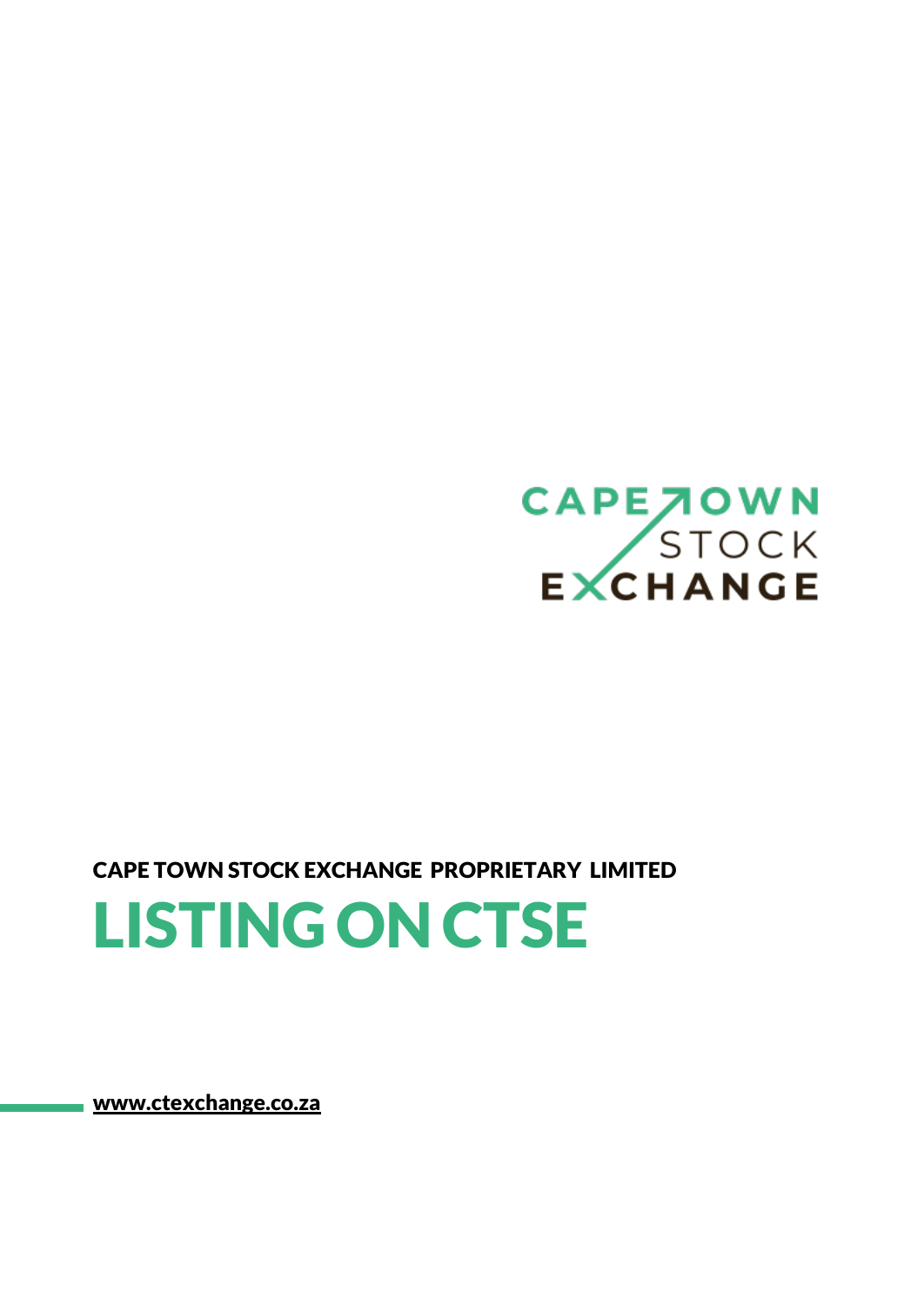# INTRODUCTION TO CTSE

CTSE was founded in 2015 in response to South Africa's transitioning capital markets. CTSE was granted an exchange license (to list both equity and debt) in August 2016 and formally commenced operations on 1 March 2017. CTSE facilitated its first equity listings, being NWK Holdings Limited and NWK Limited, in September 2017.

CTSE makes financial markets more inclusive by providinga safe and simple licenced digital market place. Our market place is transparent and accessible to Issuers, Authorised Users and investors and CTSE strives to drive

a conscious capital philosophy. CTSE's intention is to establish a well-regulated exchange alternative to qualifying Issuers and the South African capital markets, with the aim of meeting the needs of Issuers and investors who are not served by existing exchanges or whose needs may be better served through an alternate exchange model which includes Listing Requirements and Exchange Rules that are tailored to meet the needs of Small to Medium Enterprises ("SMEs") and Mid Cap counters (having a market cap of up to  $R1$  billion).

#### OurValues

CTSE want to change market perception of capital raising and tradingplatforms. For us, this means creating more awareness around and contributing to the advancement of conscious capital.



**Digitise** Ourofferings are innovative, safe and simple.



Demonetise We bring transparent liquidity offers to the market at attractive rates.



Democratise We increase access to a varietyof capital raising and investment instruments.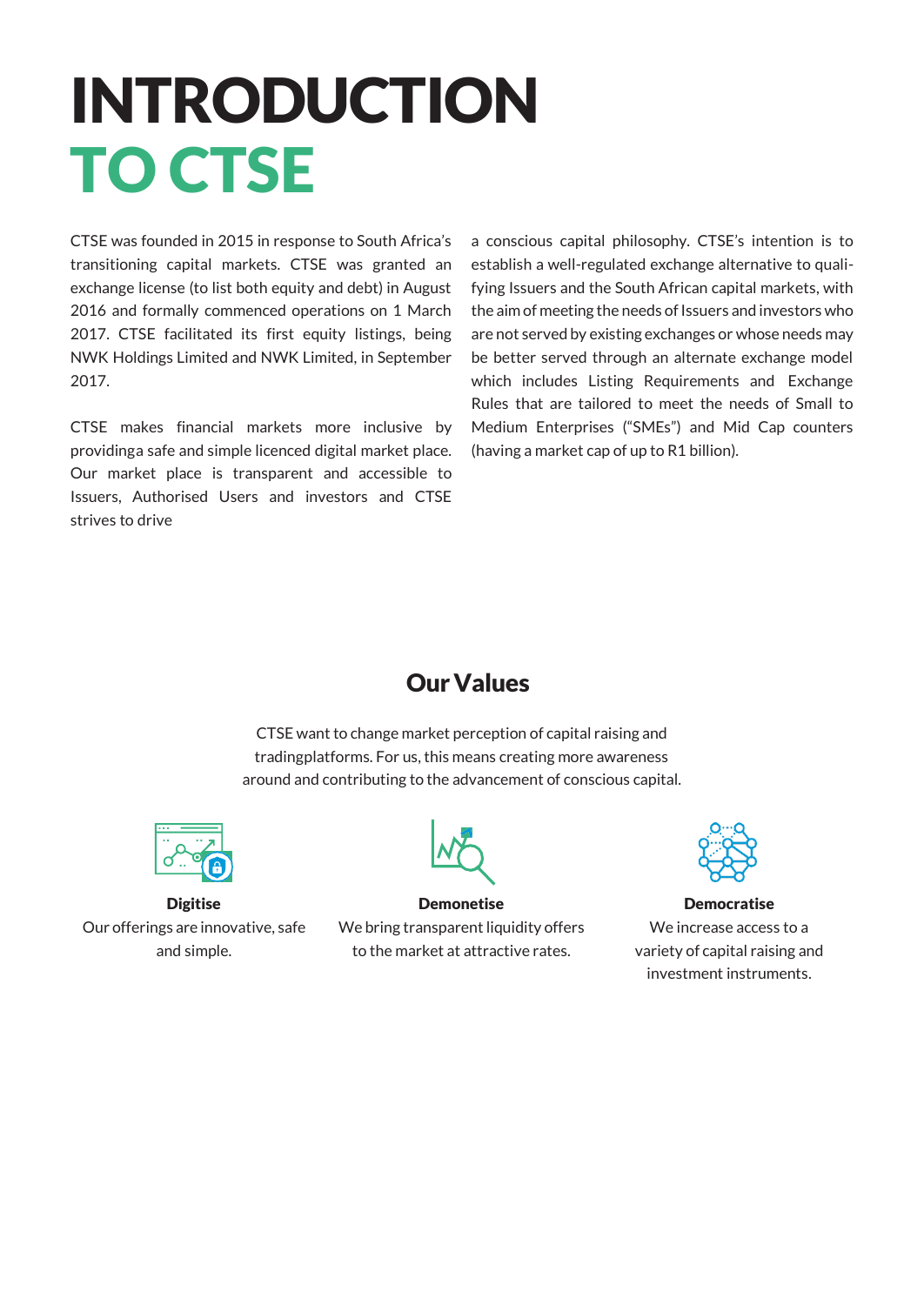# DEBT AND EQUITYLISTINGS

## Listed Equity market

South African SMEs find the JSE listing process costly, onerous and inaccessible and listing on the JSE is therefore not a viable option for the majority of these entities. This limits their access to funding from capital markets which in turn limits their growth opportunities and the growth of the South African economy as a whole. CTSE therefore identified the opportunity to establish a fully-fledged alternative exchange which caters for the needs of these mid-market issuers without jeopardising effective and transparent regulation. CTSE is in a unique position to provide these companies with a platform to raise much needed capital which will allow them more opportunities to grow. The CTSE Equity Listing Requirements have been uniquely drafted to introduce new types of listings and to meet the needs of the mid-market sector.

The typical exchange fee structures are prohibitive for small retail trades as most exchanges have a minimum trading fee (excluding brokerage, transfer tax and value added tax) which is punitive for small trades. CTSE, through its Central Register of Ownership ("CRO") model, provides a solution by being the only variable cost exchange with no minimum trading fee, which provides the lowest cost for the retail investor and has the added advantage of the push of relevant information in a timely manner and the electronic proxy voting of shares through the integrated registry system.

#### Listed Debt market

The CTSE listed debt market offers an alternative listing venue for quality corporate debt. CTSE is the only other exchange in South Africa besides the JSE with a license which includes debt products. It is envisioned that CTSE's technology used in a regulated environment will provide investors with additional comfort and in turn provide corporates and especially SMEs with access to funding which was previously unattainable to them. CTSE's trading platform will be made directly available to asset managers and other institutional investors and enable Direct Market Access and the ability to post prices incorporate debt. The development and growth of South African SMEs is imperative for the ultimate growth of South Africa as a whole and CTSE plays a vitally importantrole in acting as a facilitator to provide these SMEs with both equity and debt funding from the capital markets.

#### The CTSE exchange license covers the following securities:

- + entire class or classes of an Issuer's ordinary shares;
- + all classes of preferential shares;
- + debentures;
- + bonds;
- + notes;
- + commercial paper; and
- + fixed or floating rate interest instruments.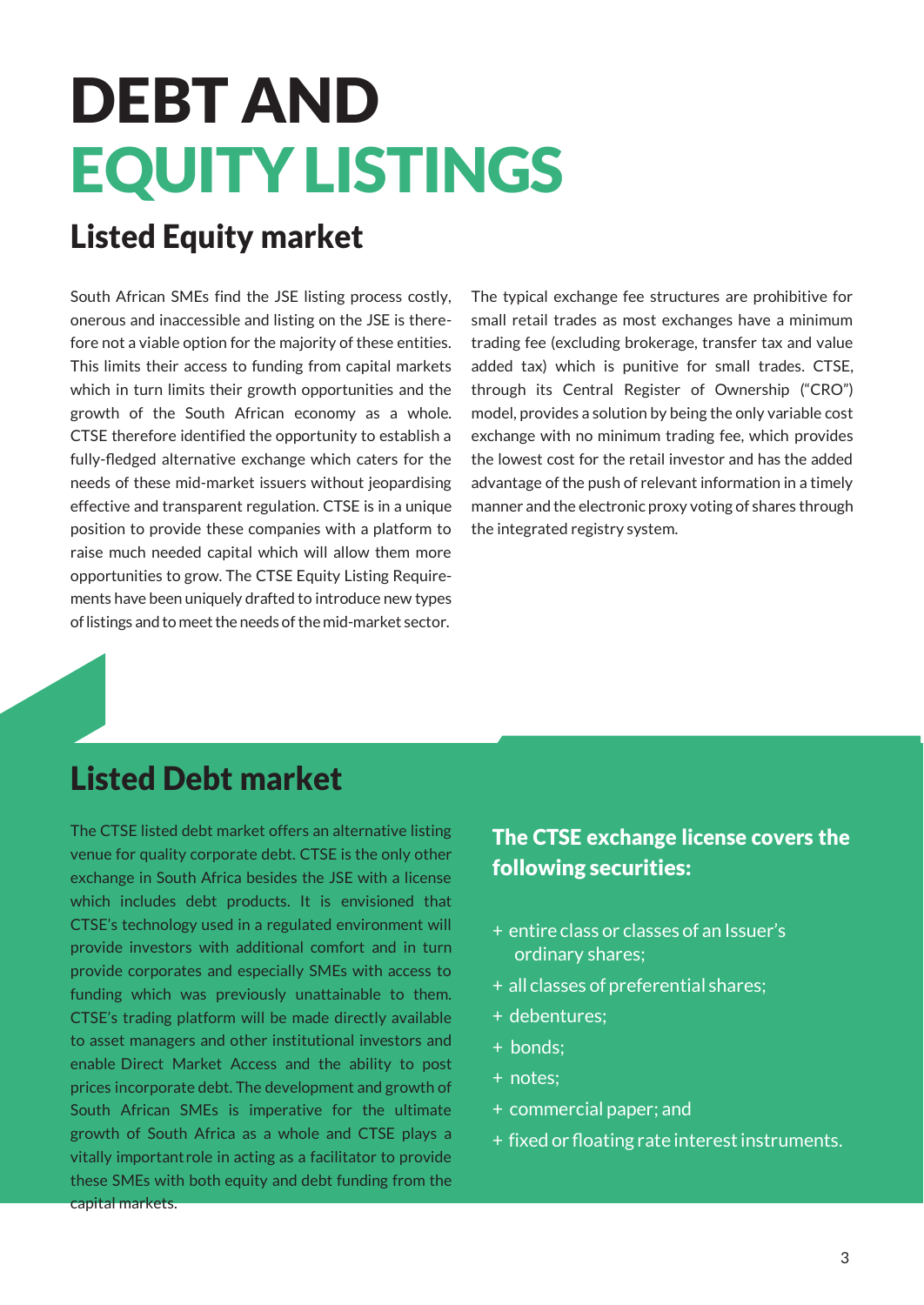# UNIQUE CTSE FEATURES

## Clear and transparent listing requirements

CTSE has clear and transparent LRs which have been uniquely designed to introduce new types of listings and facilitate much needed growth in the mid-market sector through, amongst others, the following features:

- + the LRs were written with the specific needs of SMEs in mind;
- + the Equity LRs facilitate acquisitions and growth by reducing associated red tape and costs and increasing speed to market and ability to execute;
- + "shareholder democracy" is promoted by allowing restrictions suitable for that Issuer, which is regulated by CTSE;
- + allows for new Issuers with less than a three-year trading history to be listed (i.e. the listing of a bankable company or new project e.g. renewable energy projects);
- + allows for the listing of qualifying "N-Shares" or companies with a "voting" share model to promote the listing of e.g. private equity funds and/or established entrepreneurs whom investors would like to follow;
- + promotes the listing of BEE schemes and investment holding companies;
- + allows for reduced spread requirements if the listing serves a proper business purpose; and
- + subscribes toglobal standards.

### Unique Exchange Infrastructure

CTSE has a unique exchange infrastructure in South Africa (based on international best practice) with its electronic central independent register of beneficial ownership (housed within CTSE Registry) which allows for, amongst others:

- $+$  the removal of minimum fees when trading;
- + real-time dissemination of relevant market information to retail shareholders;
- + real-time market surveillance;
- + facilitates improved restricted share trading liquidity, market trust and integrity for restricted share trading (e.g. BEE schemes or bona fide farmer shares). This is achieved through:
	- the CTSE Registry acting as a single and/or centralverification platform to perform verificationand/or validation of restrictions for restricted share trading within a regulated environment;
- the promotionof independent and transparent verificationat a consistent standard; and
- a single place of verification i.e. once verified as previously disadvantaged, a participant cantrade in all BEE restricted shares as well as the entire market (this is significantly different to other South African exchanges where trading in each restricted share requires a separate verification, Broker and FICA process).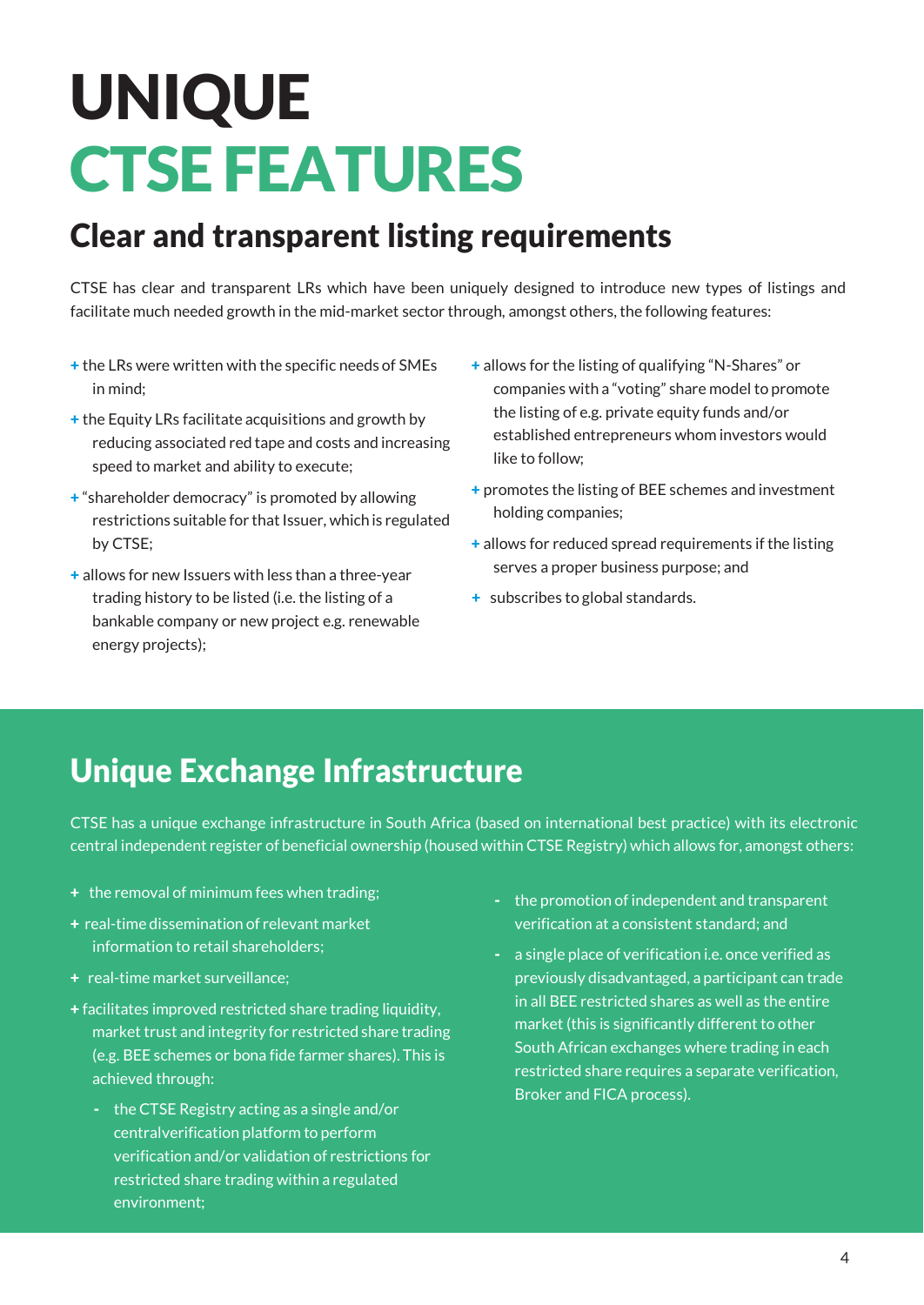## Removal of key barriers to investing

CTSE was designed to meet the needs of retail investors whilst still remaining attractive to institutional investors. This was achieved by removing some of the key barriers to investing faced by retail investors which include:

- + being the only exchange in South Africa which offers share trading without any minimum fees;
- + introducing a simplified fee structure with the lowest cost in the market for retail shareholders and potential mid-market issuers;
- $+$  empowering retail shareholders through the provision of relevant and timely information for free (i.e. relevant market information and announcements can be pushed to retail shareholders);
- + introducing innovative measures to provide and disseminate information to retail shareholders;
- + allowing improved shareholder participationand shareholder democracy e.g. through electronic voting by proxy, which encourages active shareholder participation.



### Modern technology

CTSE has modern, scalable technology and infrastructure to reduce cost and increase efficiency through the following:

- the CTSE Exchange and Registry Technology was designed to significantly reduce regulatory ''red-tape'' but maintainand evenenhance the regulatory outcome;
- having cloud-hosted exchange technology;
- offering pre-funded, pre-validated trading with  $(T+0)$ end of day settlement capability; and
- having various new portals to improve the disseminationofinformation, real-time shareholder register updates to issuers and marketing of issuer shares.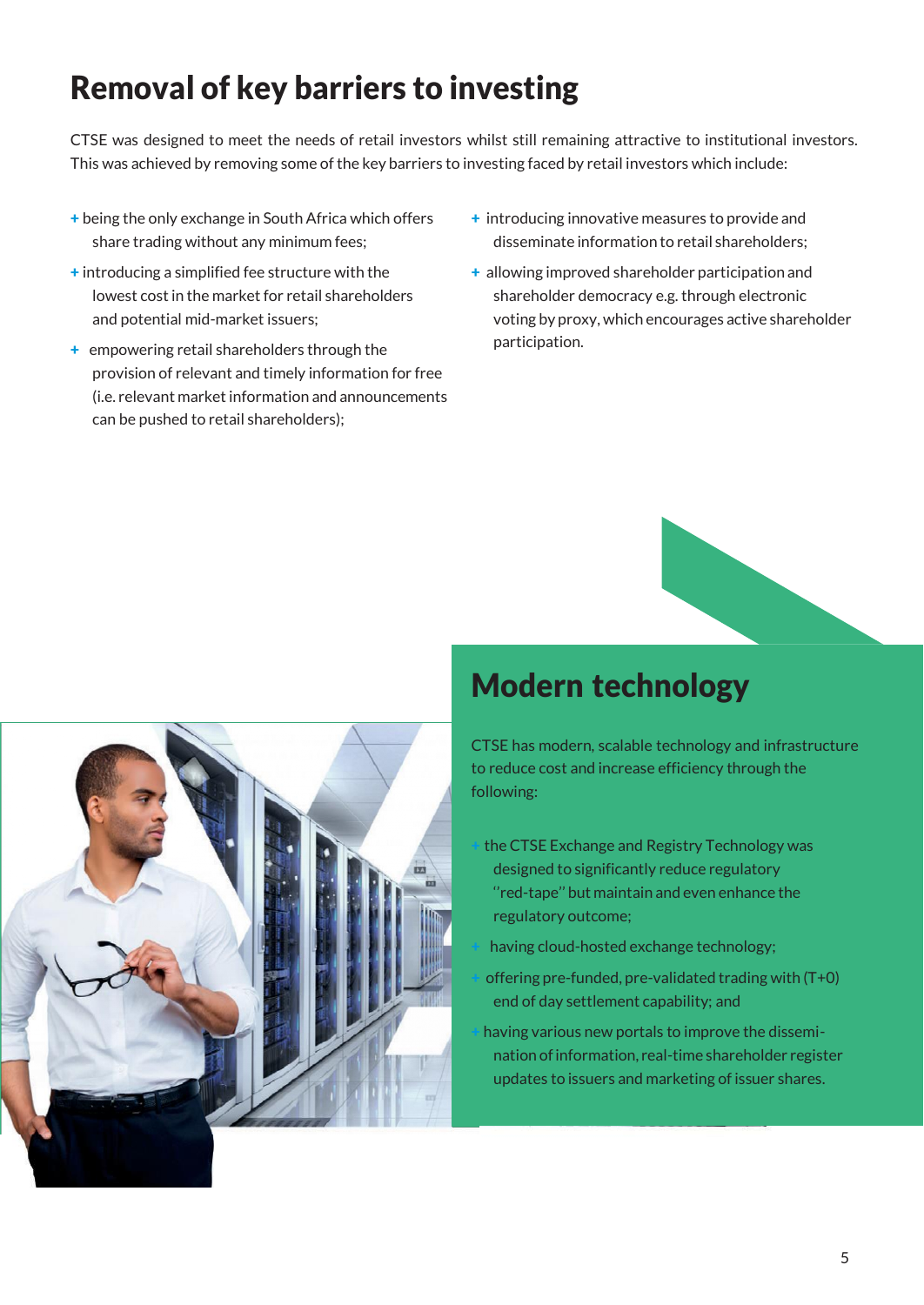## LISTING PROCESS

Should an issuer formally resolve to pursue a listing on CTSE, a high-level overview of the listing process is as follows:

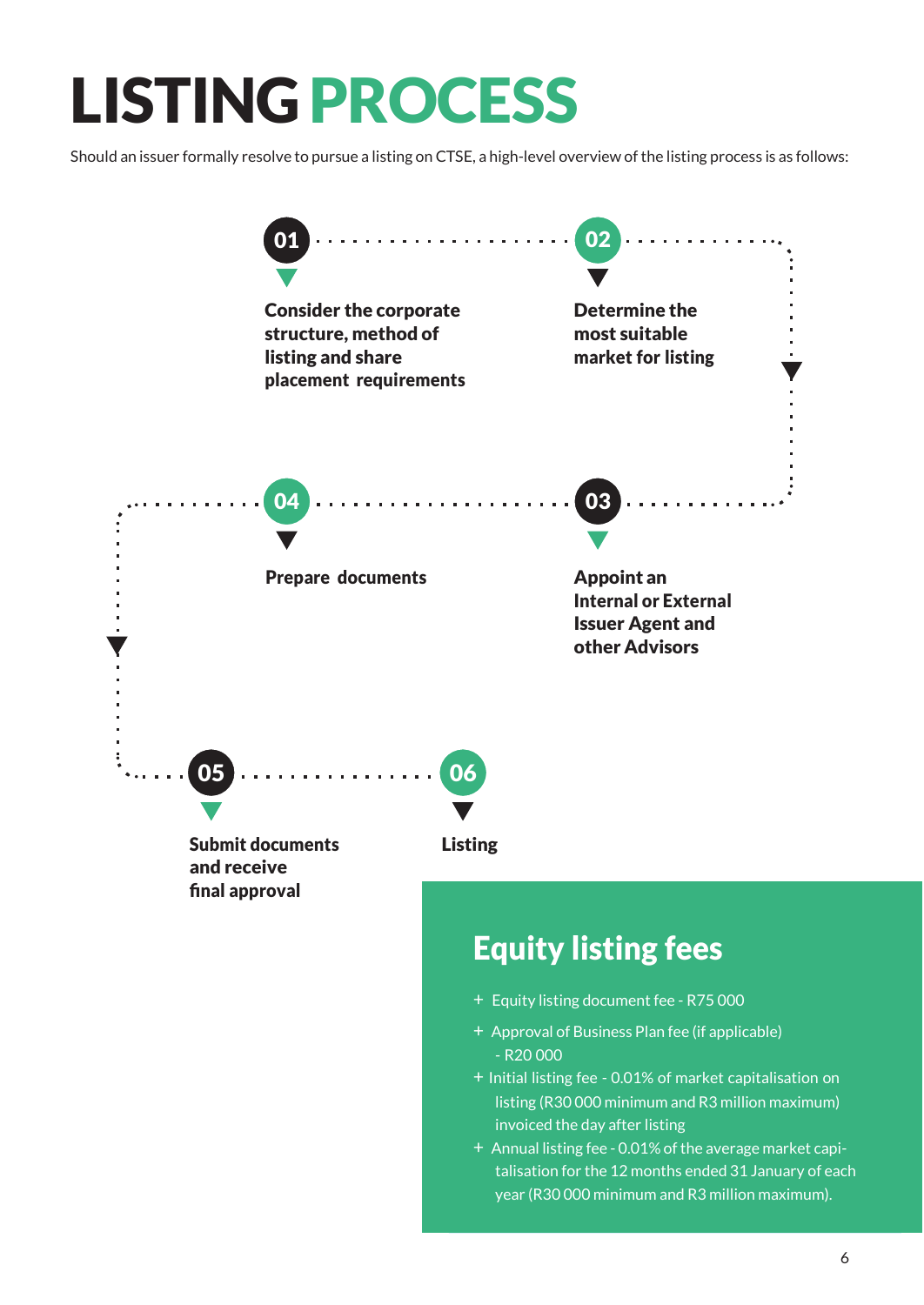## SALIENT LISTING REQUIREMENTS

The table below highlights the salient requirements of the Equity LRs.

| <b>Issuer Type</b>                             | <b>General listing</b>                                                                                                                                                                                                                                                                                                                                                                                                                                                                                                                       | <b>New ventures</b>                                                                                   | <b>Discretionary</b><br>investment companies                                                                               | <b>Non-discretionary</b><br>investment companies                                                                                                                                                                                                                     | <b>International Issuers</b>                                                                                                            |
|------------------------------------------------|----------------------------------------------------------------------------------------------------------------------------------------------------------------------------------------------------------------------------------------------------------------------------------------------------------------------------------------------------------------------------------------------------------------------------------------------------------------------------------------------------------------------------------------------|-------------------------------------------------------------------------------------------------------|----------------------------------------------------------------------------------------------------------------------------|----------------------------------------------------------------------------------------------------------------------------------------------------------------------------------------------------------------------------------------------------------------------|-----------------------------------------------------------------------------------------------------------------------------------------|
| <b>Business type</b>                           | Established<br>businesses                                                                                                                                                                                                                                                                                                                                                                                                                                                                                                                    | New and/or young<br>businesses or<br>projects                                                         | Investment company<br>seeking or having a spread<br>of investments                                                         | Investment company with<br>a single investment                                                                                                                                                                                                                       | Issuers incorporated<br>outside of South Africa                                                                                         |
| Examples                                       | General issuer                                                                                                                                                                                                                                                                                                                                                                                                                                                                                                                               | New infrastructure,<br>project finance,<br>green energy or<br>technology projects<br>and/or companies | Investment holding<br>companies, private equity<br>funds and/or SPACS                                                      | BEE schemes or employee<br>share schemes                                                                                                                                                                                                                             | Inward listings                                                                                                                         |
| Size                                           | Market<br>capitalisation<br>> R25 million                                                                                                                                                                                                                                                                                                                                                                                                                                                                                                    | Market capitalisation ><br>R <sub>25</sub> million                                                    | Net asset value<br>> R25 million                                                                                           | Net asset value > R25<br>million                                                                                                                                                                                                                                     | Market capitalisation<br>> R25 million                                                                                                  |
| Accounts                                       | > 3 years<br>historical                                                                                                                                                                                                                                                                                                                                                                                                                                                                                                                      | < 3 years historical                                                                                  | > 3 years historical or<br>its directors and/or the<br>investment manager has<br>sufficient and satisfactory<br>experience | > 3 years historical or<br>its directors and/or the<br>investment manager has<br>sufficient and satisfactory<br>experience                                                                                                                                           | > 3 years historical if<br>general listing or < 3 years<br>if new venture                                                               |
| Other specific<br>requirements                 |                                                                                                                                                                                                                                                                                                                                                                                                                                                                                                                                              |                                                                                                       |                                                                                                                            | Single asset must: be listed<br>on CTSE or a recognized<br>exchange; or be unlisted<br>if it represents shares in<br>a major subsidiary of an<br>Issuer listed on CTSE or<br>arecognized<br>exchange; and represent<br>more than 7.5% but less<br>30% of the company | Must also make<br>announcements in<br>English and must ensure<br>equal treatment of all<br>shareholders (i.e. in both<br>jurisdictions) |
| Securities in<br>public hands                  | 10% of class to be held by not less than 100 members of the public, unless waived by CTSE due to listing for a proper business<br>purpose and intention to comply within 3 years of listing                                                                                                                                                                                                                                                                                                                                                  |                                                                                                       |                                                                                                                            |                                                                                                                                                                                                                                                                      |                                                                                                                                         |
| Transferability                                | Shares listed must be freely transferable unless CTSE and Registry approves the restriction which restriction must:<br>• apply to all securities of that class;<br>· be objectively determinable;<br>· be legally permissible;<br>• be unconditional:<br>. not limit the level of security holding in way which makes it inappropriate; and<br>• cannot be amended waived or removed without the approval of CTSE and CTSE Registry                                                                                                          |                                                                                                       |                                                                                                                            |                                                                                                                                                                                                                                                                      |                                                                                                                                         |
| Voting<br>structures / "N"<br>share structures | If a share is listed, all shares of that class must be listed. Companies with separate classes of shares with different voting rights can<br>thus be listed if all the shares of the class to be listed are listed on CTSE and adequate disclosure is made                                                                                                                                                                                                                                                                                   |                                                                                                       |                                                                                                                            |                                                                                                                                                                                                                                                                      |                                                                                                                                         |
| Listing of dual<br>structures                  | The separate listing of a holding company and its subsidiary (where minority shareholders hold listed shares) is permitted but CTSE<br>may require a sufficient number of independent directors and/or appropriate controls and procedures to ensure that the Issuer is at<br>all times capable of making decisions independent from the controlling shareholder and that transactions between that Issuer and<br>the controlling shareholder is at arm's length and on a normal commercial basis to ensure the fair treatment of minorities |                                                                                                       |                                                                                                                            |                                                                                                                                                                                                                                                                      |                                                                                                                                         |
| <b>Issuer Agent</b>                            | Must appoint an external or internal issuer agent                                                                                                                                                                                                                                                                                                                                                                                                                                                                                            |                                                                                                       |                                                                                                                            |                                                                                                                                                                                                                                                                      |                                                                                                                                         |
| Reporting<br>accountant                        | Must appoint an independent reporting accountant registered with IRBA or equivalent regulatory body                                                                                                                                                                                                                                                                                                                                                                                                                                          |                                                                                                       |                                                                                                                            |                                                                                                                                                                                                                                                                      |                                                                                                                                         |
| Annual report                                  | Must be presented within 90 days of the financial year end, be in English, be prepared in accordance with IFRS (or<br>similar standard if an International Issuer) and be audited                                                                                                                                                                                                                                                                                                                                                            |                                                                                                       |                                                                                                                            |                                                                                                                                                                                                                                                                      |                                                                                                                                         |
| Governance                                     | Must disclose if it complies or does not comply with King Code, reasons for non-compliance and plans (if any) to comply                                                                                                                                                                                                                                                                                                                                                                                                                      |                                                                                                       |                                                                                                                            |                                                                                                                                                                                                                                                                      |                                                                                                                                         |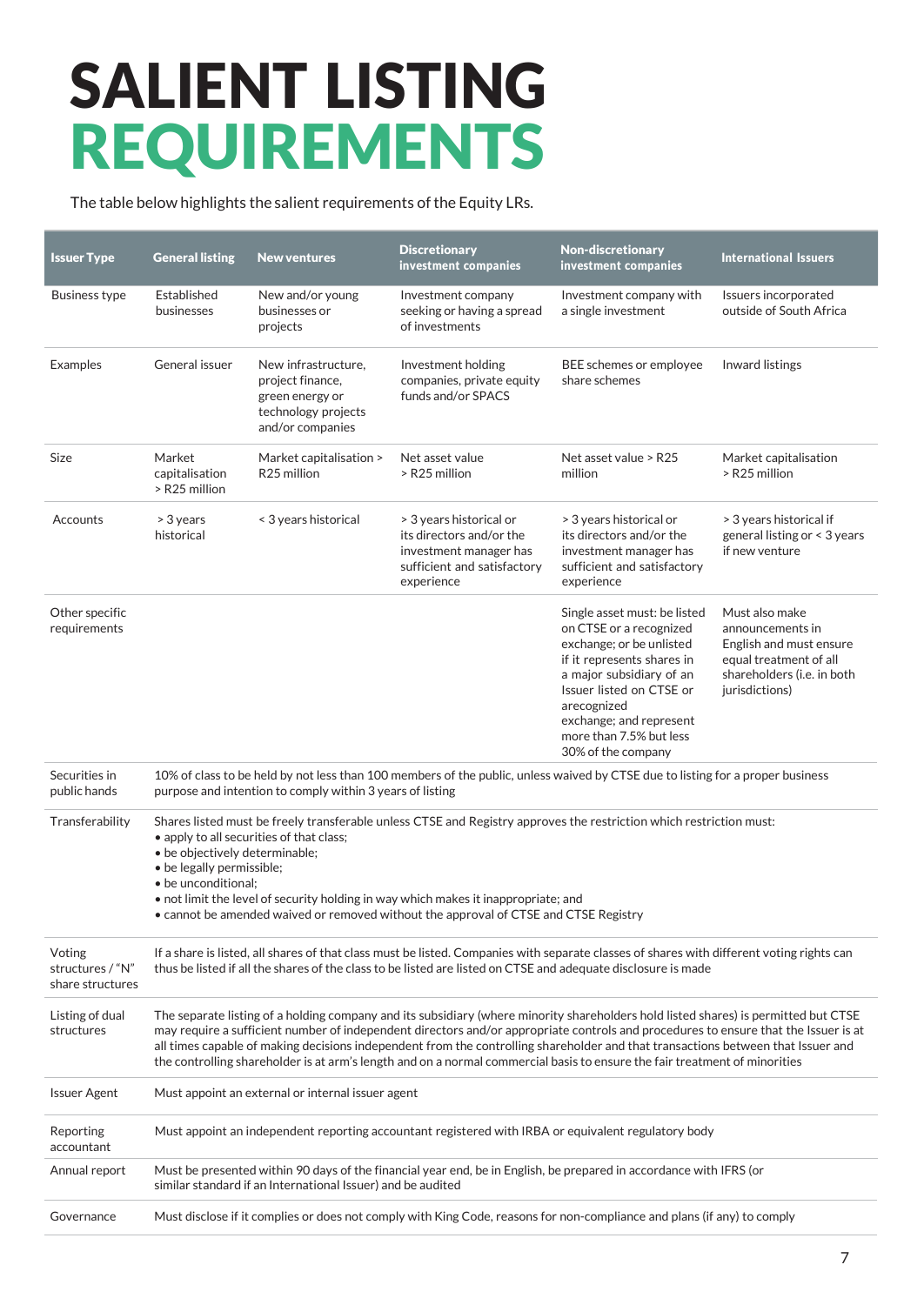# ABOUT THE CTSE REGISTRY

Having taken advantage of its Fintech capability, CTSE is the only exchange in South Africa that offers an integrated registry system with a CRO model. CTSE owns the intellectual property to the only cloud-based real-time trade registry technology in South Africa. CTSE's wholly-owned subsidiary CTSE Registry, facilitates and manages the Integrated Registry System for all CTSE listed Issuers.

Once an Issuer is listed on CTSE, the Issuer's shareregister is managed on the CTSE Registry system. This allows for the following:

- + trading on a pre-funded pre-validated model with T+0 end of day settlement eliminating settlement risk and providing same day post-settlement shareholder data to both Issuers and investors;
- + trading restrictions once eligibility criteria have been established for both debt and equity trading (e.g. bona fide farmers qualifying for share ownership in listed Co-Ops like NWK Holdings);
- + the facilitation of encumbrances e.g. Co-Ops such as NWK Holdings use shares as surety against loans granted to farmers. The CTSE Registry system allowsfor blocking and lifting the encumbrance block for trading on such shares:
- + director's trades are blocked during restricted periods which facilitates compliance with the LRs;
- + online real time surveillance:
- + easy and effective implementation of Corporate Actions (e.g. dividend payments, schemes of arrangement);
- + electronic voting through the completion of online proxy forms; and
- $+$  real time direct dissemination of relevant Issuer information to shareholders.

# CAPE JOWN<br>STOCK<br>EXCHANGE

#### Transfer and Company Secretarial Services

#### Other services offered by CTSE Registry include:

- + maintenance of share registers and shareholder/in- vestor data;
- + share register analyses;
- + facilitating voting and elections on behalf of shareholders in respect of corporate actionsand annual general meetings;
- + company secretarial services; and
- + traditional transfer secretarial services for both CTSE listed, JSE listed and unlisted clients.